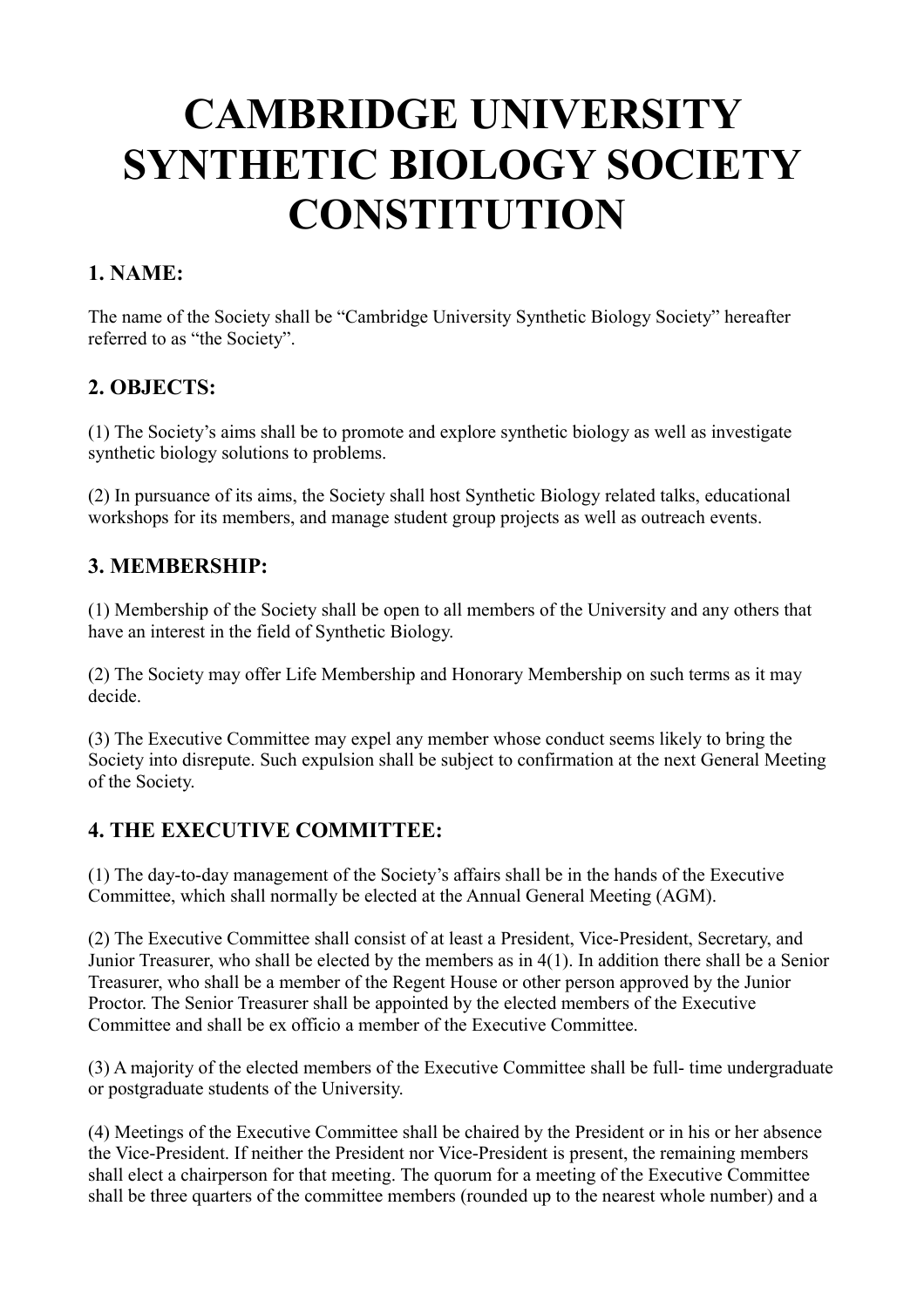written record of each meeting shall be kept.

#### **5. GENERAL MEETINGS**

(1) The Society shall hold an Annual General Meeting (AGM) during each Academical year. The AGM shall be held in Cambridge during Easter Full Term. All Members, other than Honorary Members, shall be entitled to attend and vote at any General Meeting. At least fourteen days written notice shall be given to members before the AGM.

(2) The AGM shall approve Minutes of the last General Meeting and the Society's Accounts for the preceding year, elect the Executive Committee for the year ahead and conduct such other business as is necessary.

(3) Candidates for election to office shall be proposed and seconded by two other members. Every motion at a General Meeting shall be proposed and seconded by two members. Voting shall be by secret ballot and if there are more than two candidates for a post or more than two options on a motion, voting shall be by Single Transferable Vote.

(4) An Extraordinary General Meeting (EGM) may be held at any time during Full Term. It shall be held in Cambridge and may be called by the Executive Committee or at the written request of at least twice the number of society members as there are positions on the committee. Twenty-one days written notice shall be given to members before an EGM is held. An EGM shall have the same powers as an AGM.

(5) The President or in his or her absence the Vice-President shall take the Chair at any General Meeting. In the absence of the President and Vice-President the meeting shall elect a Chairperson for that meeting. The quorum for a General Meeting shall be five members and a written record of every General Meeting shall be kept.

## **6. FINANCIAL MATTERS:**

(1) The Society shall maintain a banking account with a suitable Bank or Building Society to hold the Society's funds.

(2) It shall be the responsibility of the Junior Treasurer to ensure that monies received are properly accounted for and that the Society's financial records are kept in good order.

(3) The Senior Treasurer shall make arrangements for the Society's Accounts to be properly audited, either by himself or herself, or by some other person approved under University Ordinances.

(4) The Senior Treasurer shall not be liable for any financial debt or other obligation of the Society unless he or she has personally authorised such a debt in writing.

(5) For so long as the Society shall be Registered with the Junior Proctor, it shall be the duty of the Executive Committee to ensure that the Society complies with the requirements for Registration as a University Society.

## **7. CHANGES TO THE CONSTITUTION:**

The Constitution may be amended at a General Meeting. For the constitution to be amended at a General Meeting, at least three quarters of the committee (rounded up to the nearest whole number) must be present and at least two thirds of those present and voting must vote in favour of the motion